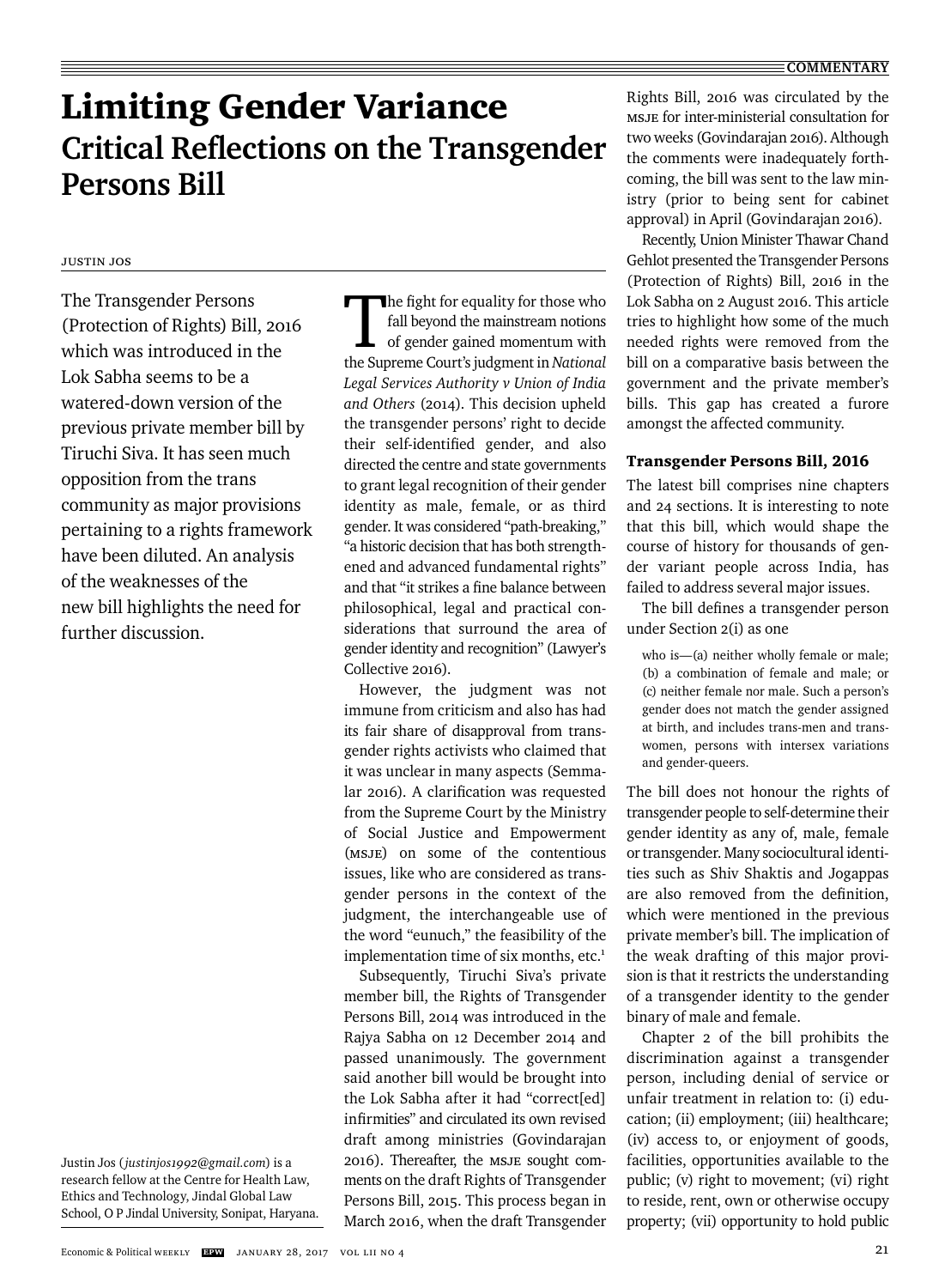#### **COMMENTARY**

or private office; and (viii) access to a government or private establishment in whose care or custody a transgender person is. It is important to note that the language of the bill is negative, unlike the positive language of the previous bill, which was affirmative and had a rights-based approach.

Chapter 3 deals with recognition of the identity of transgender persons and aggravates the ambiguity as discussed under Article 2(i). This has also been one of the most contentious chapters as it provides for application for the certificate of identity under Section 5. There is also a district screening committee for the purpose of recognition of transgender persons. Sections 6–8 provide for the detailed procedure for issuance of the certificate of identity. Such a procedure is in prima facie contradiction with the rights granted by the Supreme Court with respect to self-identification in the National Legal Services Authority (NALSA) judgment. This inconsistency is also reflected in the drafting of the legislation.

A plain reading of Section 4(2) stands in contradiction to Sections 6(1) and 8(2). The question that arises is as to whether the right to self-identification is provided under Section 4, and as to why there should be an involvement of unnecessary bureaucracy in order to determine the gender identity. The presence of the chief medical officer in the district screening committee also suggests some medical checks. It is pertinent to note that if there is any medical assessment as a requirement for transgender identification, then such a procedure shall stand in contradiction to the NALSA judgment, which limits itself to psychological assessment. The inclusion of only one transgender person from the community might lead to internal conflicts as the more influential or politically connected would secure this coveted position. This can also result in power politics within the community and arguably lead to unwanted politicisation in the community.

Chapter 4 provides for "Welfare Measures by the Government" such as social inclusion, facilitating access to transgender sensitive welfare schemes, rescuing and protecting transgender people to address needs of such persons, and

promoting their right to participate in cultural and recreational activities. Many recommendations sent to the earlier bill by transgender groups demanded for a change from the language of rehabilitation to a language of rights (Semmalar 2016), and, as stated earlier, this is not the case in the current bill.

Chapter 5 provides for "Obligation of Establishments and Other Person." Section 12 further states that if an establishment has more than 100 persons, then it is required to designate a person to be a complaint officer to deal with complaints in relation to the act. If one applies these criteria with the definition of establishment as provided for in Section 2(b) of the bill, it is observed that it leaves out scores of unorganised sector workers and transgender persons in organisations with less than 100 employees without any recourse. It is important to note that the issue of reservation in employment and in education has been clearly avoided. The question of reservation could arguably have been dropped because of protests by Other Backward Class (OBC) groups who feared this would shrink their share of the pie (Nair 2016).

Section 13(1) states that "No transgender person shall be separated from parents or immediate family on the ground of being a transgender except on an order of a competent court, in the interest of such person." This also leaves us with a question as to what would be the consequences in the cases where a transgender child suffers violence at home.

Chapter 6 deals with the education, social security and health of transgender persons. Educational institutions funded or recognised by the government shall provide inclusive education, sports and recreational facilities for transgender persons, without discrimination (*National Legal Services Authority v Union of India* 2014). Under Section 17, the government is obliged to take steps that can provide healthcare services to transgender people, which include separate HIV surveillance centres and sex reassignment surgeries. A clarification is indeed necessary with respect to understanding whether the surgeries are covered within an insurance scheme as promised under Section 16(d). It is to be noted that separate wards for transgender persons have been dropped from this bill even though they were mentioned in Siva's bill.

It is also criticised that this bill confuses intersex variations and they are pushed under the umbrella of transgender persons. People with intersex variations will need access to medical care in the event they chose to seek it, and employment and non-discriminatory treatment (Mogli 2016), which seems to be negated in this bill.

Chapter 7 provides for a National Council for Transgender Persons. The council would not have powers similar to a civil court, as compared to the previous bill, and it can arguably end up becoming a toothless body. Chapter 8 provides for "Offences and Penalties." The bill states that begging, forced or bonded labour (excluding compulsory government service for public purposes), denial of use of a public place, denial of residence in household, village, and physical, sexual, verbal, emotional and economic abuse attract punishment by imprisonment between six months and two years, and a fine. Yet, the chapter is silent on the atrocities committed specifically by the police against the community, which is one of the major issues faced by the transgender community.

This important legislation would require much wider consultation and debate in the assembly. It should not ignore the voices of those who would be affected by it the most, and, if passed, I wonder if we would be "successful" in limiting gender variance and proclaiming victory of a pseudo-accommodative heteronormative society.

### Postscript

The Lok Sabha speaker has referred the Transgender Persons (Protection of Rights) Bill, 2016 to the Parliamentary Standing Committee on Social Justice. Subsequently, the parliamentary panel which was examining the bill had also invited suggestions from the public seeking wider consultations. It is hoped that better sense prevails, and that the "infirmities" are adequately corrected and the right to self-identify one's gender is legally implemented.